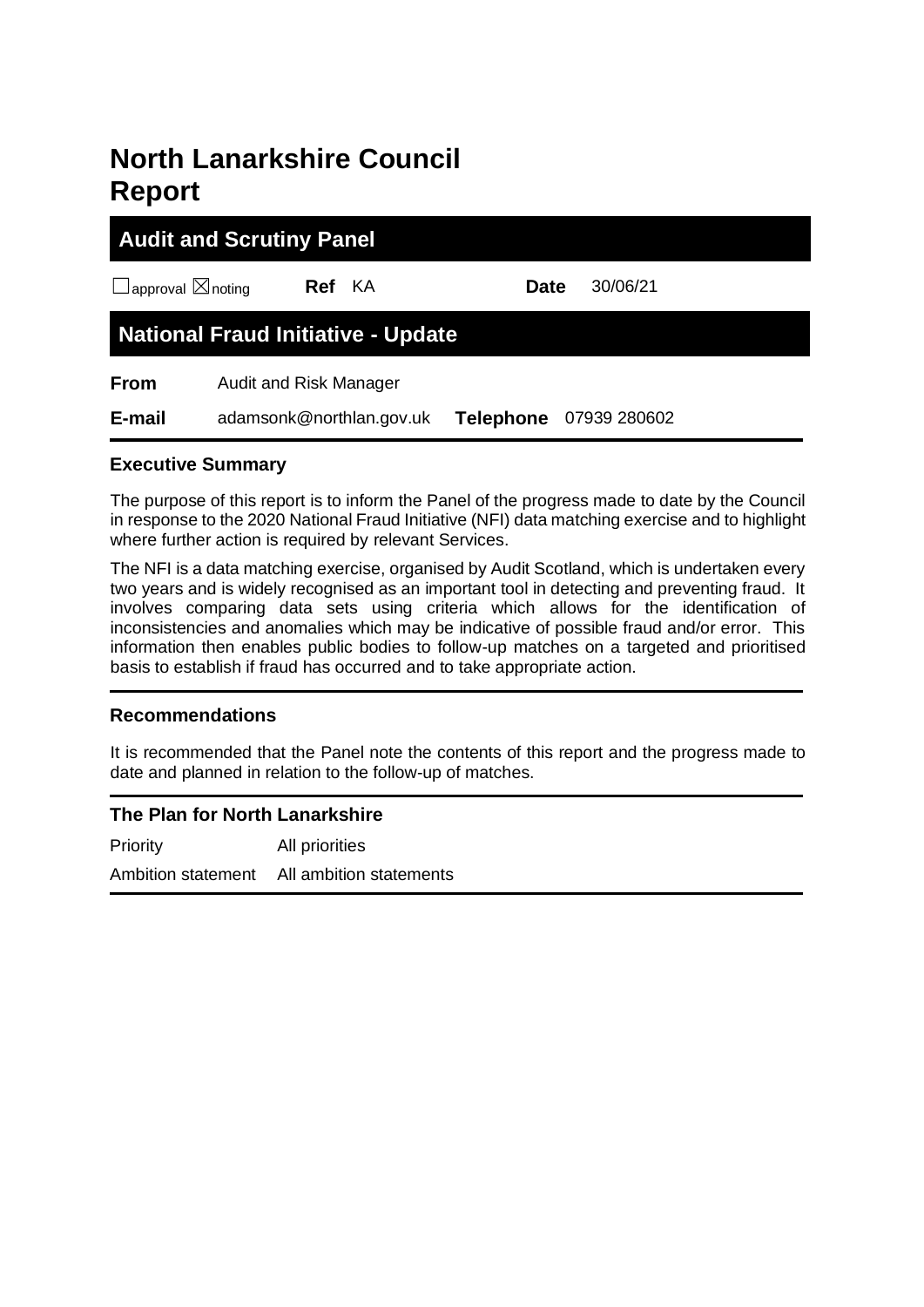# **1. Background**

- 1.1 The NFI is a UK-wide exercise which enables public bodies to take advantage of data matching techniques to assist them in detecting possible fraud and error. It is organised by Audit Scotland and is carried out by them under statutory powers added to the Public Finance and Accountability (Scotland) Act 2000 by section 97 of the Criminal Justice and Licensing (Scotland) Act 2010.
- 1.2 The NFI works by using data matching to compare a range of information held by public bodies to identify potential inconsistencies or circumstances that could indicate fraud or error. This information enables public bodies to follow-up these matches on a targeted and prioritised basis to establish if fraud has occurred and to take appropriate action. A match does not automatically mean that there is fraud or error, and therefore the Council is not expected to review and/or follow up every match. The outcomes from any investigation are recorded on the secure NFI web application.
- 1.3 Information in relation to payroll, housing (current tenants and waiting lists), council tax reduction scheme, blue badge parking permits, taxi licenses, and creditor payments and other relevant standing data was uploaded by the Council to the secure NFI database in October 2020. The results of the data matching for these data sets were received on 29 January 2021 and the Council has a total of 14,033 matches across 92 reports.
- 1.4 Additionally, council tax single person discount and electoral register data was uploaded separately to the NFI database in December 2020. As the matches only relate to North Lanarkshire, they were made available shortly after submission and the Council received a total of 8,732 matches across two reports.
- 1.5 One new data set was requested for inclusion in NFI 2020 Small Business Bonus Scheme (SBBS) – and this was submitted in April 2021. The matches for this data set have not yet been received.

# **2. Report**

## **NFI Progress to date**

- 2.1 Audit Scotland has indicated that they do not expect every match or report to be reviewed and has advised bodies to prioritise matches. As such, they have categorised the individual reports based on the quality of match (high, medium, address or information only), with 'high' reports often being matched on National Insurance Number. Additionally, all matches contained in reports have been allocated a 'risk scoring' based on a combination of the likelihood of fraud occurring and the number of times an individual appears across the NFI data.
- 2.2 Given the high volume of matches received, there are limitations to the number of matches that can be reviewed within the resources available. Services are responsible for determining a method of prioritising their matches for investigation, ensuring timely action and update of the NFI database. This is generally done by considering the risk scoring allocated on the NFI database.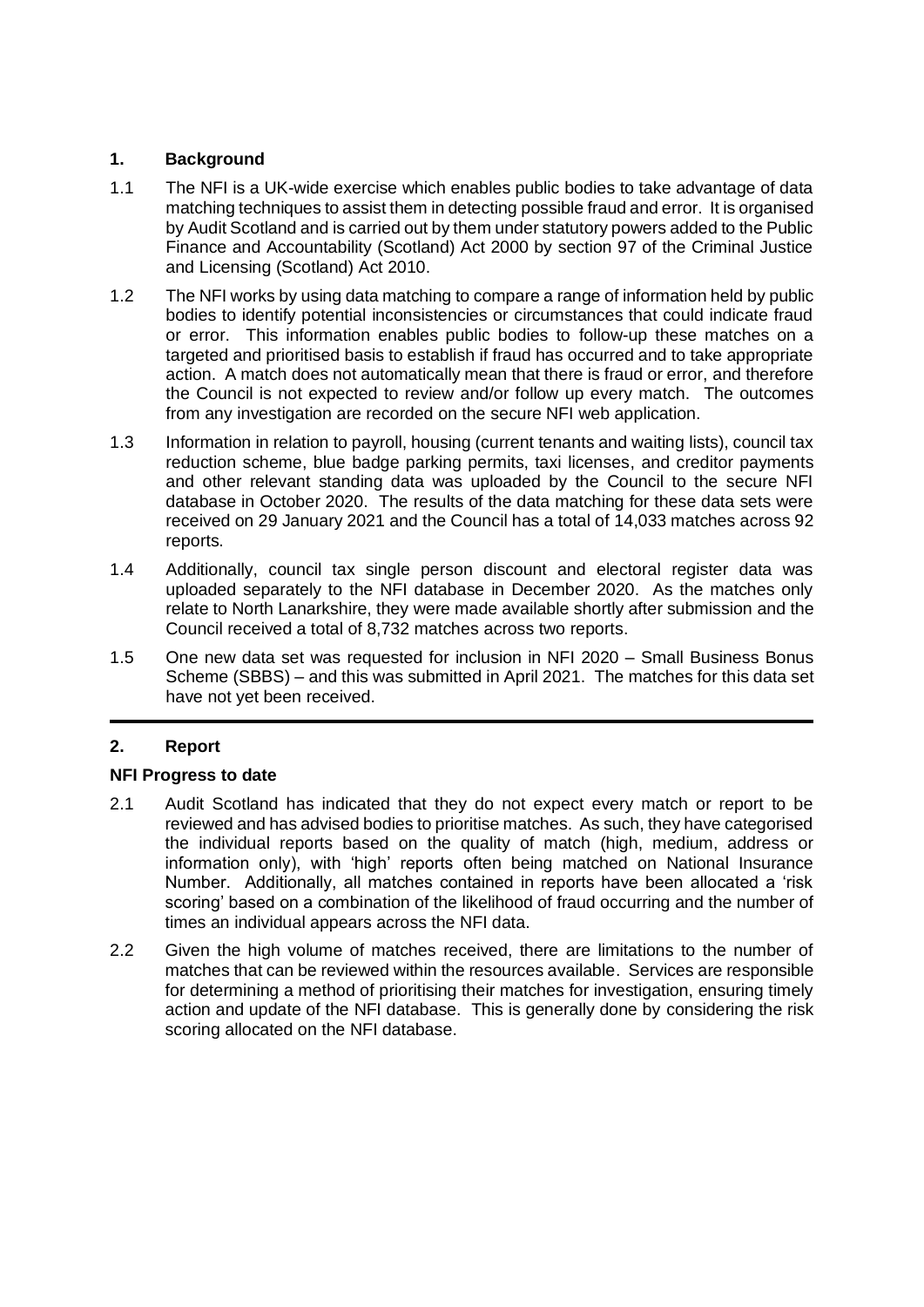2.3 To date, 3,546 (25%) matches have been processed, resulting in 581 errors with £9,771 savings. A summary of the results by report type is detailed in the table below.

| <b>Report Type</b>           | <b>Total</b><br><b>Matches</b> | <b>Processed</b> | In Progress | Fraud       | Error    | <b>Total</b><br>Value (£) |
|------------------------------|--------------------------------|------------------|-------------|-------------|----------|---------------------------|
| <b>Housing Benefit</b>       | 226                            | 192              | 8           | 0           | 2        | 1,654                     |
| <b>Council Tax Reduction</b> | 2,296                          | 542              | 11          | $\mathbf 0$ | 28       | 8,117                     |
| Payroll                      | 66                             | 33               | 6           | 0           | 0        | 0                         |
| <b>Blue Badges</b>           | 1,066                          | 1,066            | 0           | $\mathbf 0$ | 551      | 0                         |
| Creditors                    | 6,353                          | 1,390            | 5           | 0           | 0        | $\Omega$                  |
| Procurement                  | 91                             | $\Omega$         | 0           | 0           | $\Omega$ | $\Omega$                  |
| <b>Housing Tenants</b>       | 2,152                          | 108              | 117         | 0           | 0        | $\Omega$                  |
| <b>Housing Waiting List</b>  | 1,783                          | 6                | 62          | $\Omega$    | $\Omega$ | $\Omega$                  |
| <b>Total</b>                 | 14,033                         | 3,337            | 209         | 0           | 581      | 9,771                     |

- 2.4 Matches relating to housing benefit and council tax reduction have been dealt with by the Appeals and Adjudications team within Financial Solutions. The team has prioritised the high and medium risk housing benefit reports, and review of these reports is almost complete. They then intend to review the high and medium risk council tax reduction reports with expected completion by October 2021 and the review of these reports is currently well underway.
- 2.5 Internal Audit assessed payroll to payroll matches where North Lanarkshire Council employees are also employed by other public sector organisations. These matches are generally innocent, although public bodies have previously identified matches to be indicative of 'ghost' employees or individuals holding multiple employments whilst on sick leave with one of the bodies. Review of these matches was prioritised and focused on North Lanarkshire Council employees earning more than £10,000 per annum with both bodies. No issues were identified. The remaining matches were not selected for investigation as there is a lower risk of significant fraud or error given the smaller sums involved.
- 2.6 The review of matches relating to blue badges is complete and has resulted in 551 badges being cancelled, generally because of the badge holder being deceased. The Council has had a high number of blue badge matches during the current and previous NFI exercises as there has been no robust mechanism in place to ensure notification to the Council of a badge holder's death and/or to ensure the return of a badge. However, the section responsible for processing blue badges is now using information from the Council's 'Tell Us Once' process to cancel badges for deceased persons. This should hopefully reduce the number of blue badges matches in future NFI exercises.
- 2.7 Creditors matches, relating to potential duplicate payments and creditor references account for 45% of the total matches received and the majority (90%) of these fall into two reports matched on invoice number, invoice amount and/or creditor reference. Internal Audit has undertaken an initial review of these matches and has identified that they contain many false positives as some suppliers (i.e. utilities) have regular monthly charges using the account reference as the invoice number. As such, review of these matches has been prioritised to focus on those where the potential for duplicate payments is greatest and the invoice value is most significant. Investigation of these matches remains ongoing, however, to date, only a small number (occurrence and value) of potential duplicate payments have been identified and these are in the process of being investigated further by internal Audit.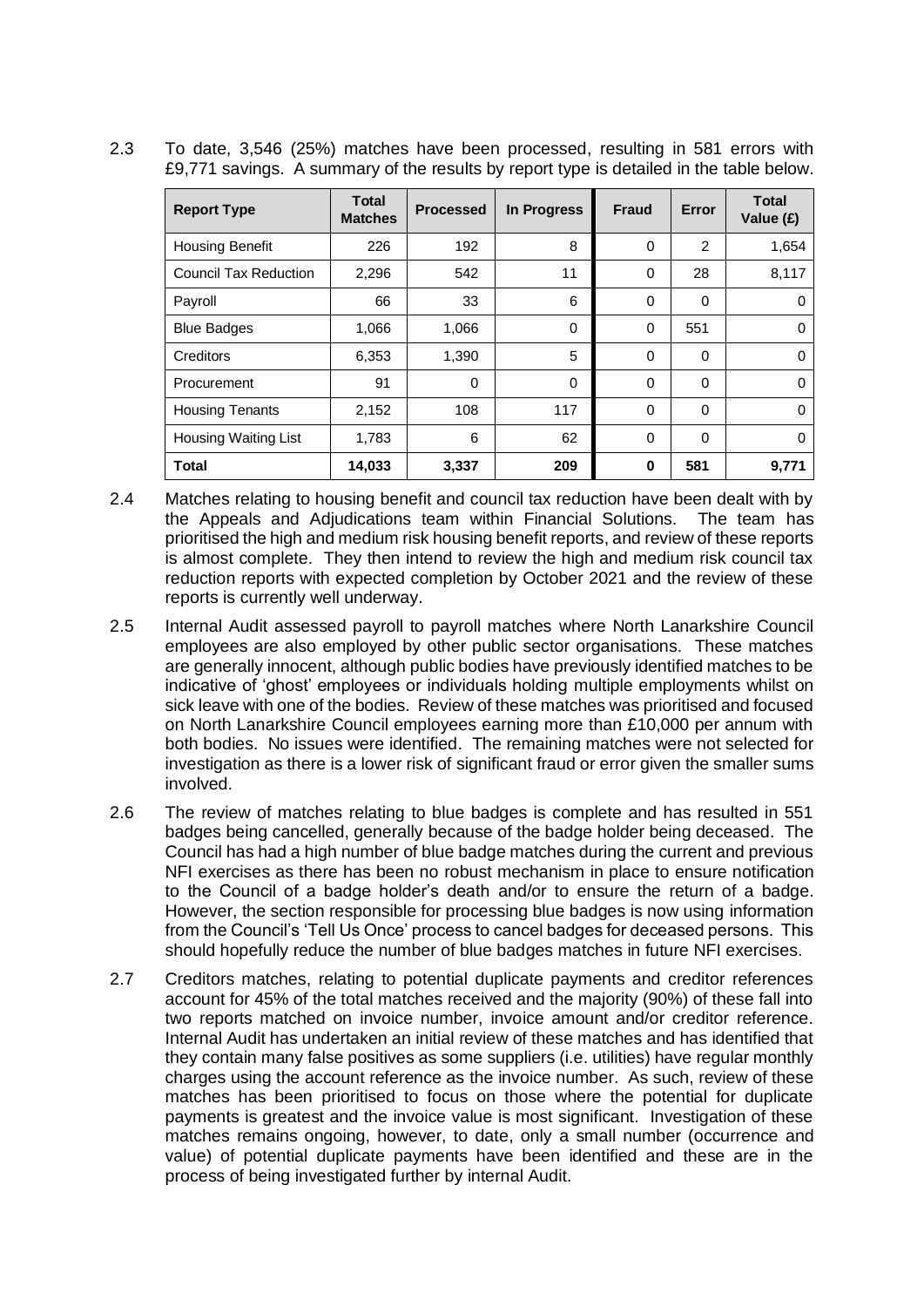- 2.8 Matches relating to procurement involve a comparison of North Lanarkshire Council employees to Companies House information to identify any potential undeclared conflicts of interest. Internal Audit intend to review these matches once the review of creditors matches is complete.
- 2.9 Review of housing tenant and waiting list matches during previous NFI exercises has been limited and matches have generally continued to reappear in subsequent exercises. During the last NFI exercise in 2018, the Service committed to improving the quality of data held on the Council's housing management system (HSMS) to ensure that the data held by the Council more accurately reflected movements in household composition. As such, the number of housing tenant matches received for NFI 2020 has reduced by approximately 25%. Housing Solutions has prepared an initial action plan for reviewing housing tenant and waiting list matches and, after discussion with Internal Audit, has agreed to update this plan to better prioritise matches and reports and reflect more realistic completion timescales. Once the action plan has been agreed, Housing Solutions intend to commence their review of the matches. Internal Audit has agreed to provide a resource to assist with the review of housing matches and will liaise with the Service to update HSMS with any required amendments arising from these matches.
- 2.10 Financial Solutions have reviewed and considered the council tax single persons discount matches and have determined that there is little or no merit in allocating scarce resources to review these matches in detail. The Service considers that outsourcing a separate data matching exercise using credit reference agencies would be more beneficial and would likely generate more significant savings. The Service is currently in consultation with the Corporate Procurement team to prepare a tender for an exercise of this nature.

## **Covid-19 Business Grants**

- 2.11 As part of the counter fraud response to the Scottish Government's Covid-19 business relief programme, the NFI 2020 work programme included the requirement to submit additional data in relation to the Covid-19 business grants for the Small Business Grant Fund and the Retail, Hospitality and Leisure Grant Fund. This data was submitted in January 2021 and is being matched within, and between, Councils to identify potential fraud in relation to multiple grants paid to businesses at the full 100% rate; grants paid to businesses where the cumulative rateable value exceeds permitted limits; duplication between grant schemes; and payments made to businesses or individuals flagged in proven fraud 'watchlist' data. The matches have not yet been received but are expected shortly.
- 2.12 From the outset of Covid-19 business grants being processed, the Council has participated in ongoing information sharing regarding potential fraudulent applications via the Scottish Local Authority Investigator Group (SLAIG). This information has, where appropriate, also been shared nationally with a specialist unit within Police Scotland. In addition, Internal Audit has also reported a series of suspected fraudulent business grant applications to the Lanarkshire Division of Police Scotland and several live Police enquiries are ongoing.